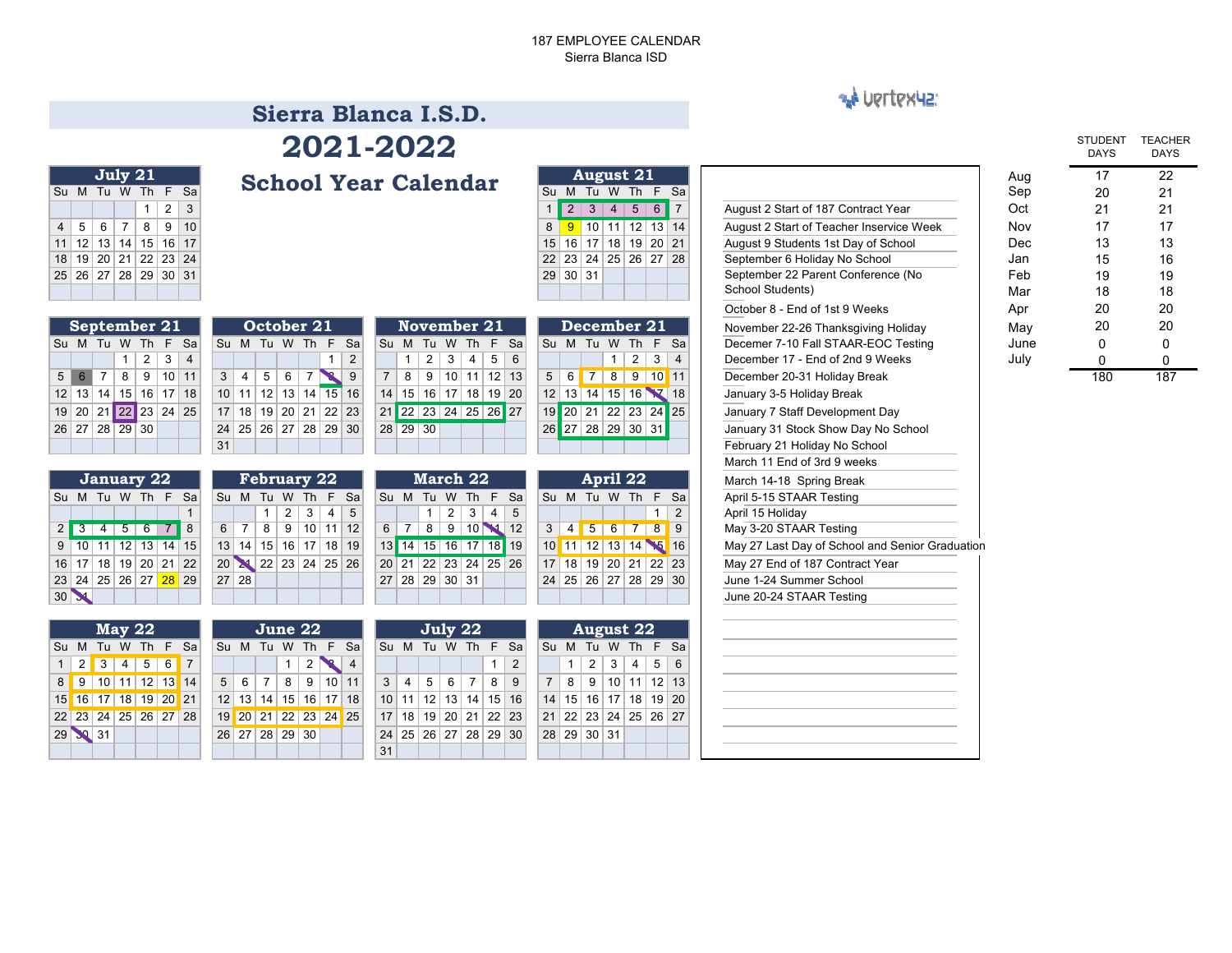### 226 EMPLOYEE CALENDARSierra Blanca ISD

**August 21**

# \*\* Vertex42

## **Sierra Blanca I.S.D.2021-2022**

**School Year Calendar** 

29 30 31 26 27 28 29 30 24 25 26 27 28 29 30

31

|    |                      | July 21        |                   |  |
|----|----------------------|----------------|-------------------|--|
| Su |                      | M Tu W Th F Sa |                   |  |
|    |                      |                | $1 \mid 2 \mid 3$ |  |
|    | 4 5 6 7 8 9 10       |                |                   |  |
|    | 11 12 13 14 15 16 17 |                |                   |  |
|    | 18 19 20 21 22 23 24 |                |                   |  |
|    | 25 26 27 28 29 30 31 |                |                   |  |
|    |                      |                |                   |  |
|    |                      |                |                   |  |

| Su M Tu W Th F Sa                           |                                                                  | <b>Denool Tear Calendar</b>                                                             | Su M Tu W Th F Sa                                   | July 1 - 1st Day of 226 Contract Year           | Aug  | 17  | 22  |
|---------------------------------------------|------------------------------------------------------------------|-----------------------------------------------------------------------------------------|-----------------------------------------------------|-------------------------------------------------|------|-----|-----|
| $2 \mid 3$                                  |                                                                  |                                                                                         | $1 \ 2 \ 3 \ 4 \ 5 \ 6 \ 7$                         | July 1-9 Holiday                                | Sep  | 20  | 21  |
| 4 5 6 7 8 9 10                              |                                                                  |                                                                                         | $\frac{9}{10}$ 10 11 12 13 14<br>8                  | August 2 Start of Teacher Inservice Week        | Oct  | 21  | 21  |
| 11 12 13 14 15 16 17                        |                                                                  |                                                                                         | 15 16 17 18 19 20 21                                | August 9 Students 1st Day of School             | Nov  | 17  | 17  |
| 18 19 20 21 22 23 24                        |                                                                  |                                                                                         | 22 23 24 25 26 27 28                                | September 6 Holiday No School                   | Dec  | 13  | 13  |
| 25 26 27 28 29 30 31                        |                                                                  |                                                                                         | 29 30 31                                            | September 22 Parent Conference (No              | Jan  | 15  | 17  |
|                                             |                                                                  |                                                                                         |                                                     | School Students)                                | Feb  | 19  | 19  |
|                                             |                                                                  |                                                                                         |                                                     | October 8 - End of 1st 9 Weeks                  | Mar  | 18  | 18  |
| September 21                                | October 21                                                       | <b>November 21</b>                                                                      | December 21                                         | November 22-26 Thanksgiving Holiday             | Apr  | 20  | 20  |
| Su M Tu W Th F Sa                           | Su M Tu W Th F Sa                                                | Su M Tu W Th F Sa                                                                       | Su M Tu W Th F Sa                                   | December 17 - End of 2nd 9 Weeks                | May  | 20  | 21  |
| 2 <br>$3 \mid 4$                            | -1<br>2                                                          | 3<br>2 <sup>1</sup><br>4<br>$5 \mid 6$<br>$\mathbf{1}$                                  | $2 \mid$<br>3 <br>$\mathbf{1}$<br>$\overline{4}$    | December 20-31 Holiday Break                    | June |     | 22  |
| $8$   9   10   11<br>$5 \mid 6 \mid 7$      | 5 <sup>1</sup><br>6<br>l 7 I<br>3 <sup>1</sup><br>$\overline{4}$ | 8 9 10 11 12 13                                                                         | $5 \mid 6 \mid 7 \mid$<br>8 9 10 11                 | January 3-5 Holiday Break                       |      | 180 | 226 |
| 12 13 14 15 16 17 18                        | 10 11 12 13 14 15 16                                             | 14 15 16 17 18 19 20                                                                    | 12 13 14 15 16 7 18                                 | January 6-7 Staff Development Days              |      |     |     |
| 19 20 21 22 23 24 25                        | 17 18 19 20 21 22 23                                             | 21 22 23 24 25 26 27                                                                    | 19 20 21 22 23 24 25                                | January 31 Stock Show Day No School             |      |     |     |
| 26 27 28 29 30                              | 24 25 26 27 28 29 30                                             | 28 29 30                                                                                | 26 27 28 29 30 31                                   | February 21 Holiday No School                   |      |     |     |
|                                             | 31                                                               |                                                                                         |                                                     | March 11 End of 3rd 9 weeks                     |      |     |     |
|                                             |                                                                  |                                                                                         |                                                     | March 14-18 Spring Break                        |      |     |     |
| January 22                                  | <b>February 22</b>                                               | March 22                                                                                | April 22                                            | April 15 Holiday                                |      |     |     |
| Su M Tu W Th F Sa                           | Su M Tu W Th F Sa                                                | Su M Tu W Th F Sa                                                                       | Su M Tu W Th F Sa                                   | May 27 Last Day of School and Senior Graduation |      |     |     |
|                                             | 3 <br>$\overline{2}$<br>4 <br>5<br>-1                            | $2 \mid 3 \mid$<br>4 <br>5<br>1 <sup>1</sup>                                            | 2                                                   | May 30 Holiday                                  |      |     |     |
| $2 \mid 3 \mid 4 \mid 5 \mid 6 \mid 7$<br>8 | $9$ 10 11 12<br>6   7   8                                        | 8 9 10 12<br>$6 \mid$                                                                   | 3   4   5   6   7   8<br>$\overline{\phantom{0}}$ 9 | June 30 Last Day of 226 Contract Year           |      |     |     |
| $9$ 10 11 12 13 14 15                       | 13 14 15 16 17 18 19                                             | 13 14 15 16 17 18 19                                                                    | 10 11 12 13 14 15 16                                |                                                 |      |     |     |
| 16 17 18 19 20 21 22                        | 20 21 22 23 24 25 26                                             | 20 21 22 23 24 25 26                                                                    | 17 18 19 20 21 22 23                                |                                                 |      |     |     |
| 23 24 25 26 27 28 29                        | $27 \,   \, 28$                                                  | 27 28 29 30 31                                                                          | 24 25 26 27 28 29 30                                |                                                 |      |     |     |
| 30 <b>X</b>                                 |                                                                  |                                                                                         |                                                     |                                                 |      |     |     |
|                                             |                                                                  |                                                                                         |                                                     |                                                 |      |     |     |
| <b>May 22</b>                               | June 22                                                          | July 22                                                                                 | <b>August 22</b>                                    |                                                 |      |     |     |
| Su M Tu W Th F Sa                           | Su M Tu W Th F Sa                                                | Su M Tu W Th F Sa                                                                       | Su M Tu W Th F Sa                                   |                                                 |      |     |     |
| $ 2 3 4 5 6$ 7<br>$\mathbf{1}$              | $\overline{2}$                                                   | 2                                                                                       | 5<br>3 <sup>1</sup><br>4<br>6<br>2                  |                                                 |      |     |     |
| 8 9 10 11 12 13 14                          | 8<br>9 10 11<br>$5 \mid 6 \mid 7$                                | $6 \mid 7 \mid$<br>8 <sup>1</sup><br>3 <sup>1</sup><br>$\vert$ 4<br>5 <sup>1</sup><br>9 | 7   8   9   10   11   12   13                       |                                                 |      |     |     |
| 15 16 17 18 19 20 21                        | 12 13 14 15 16 17 18                                             | 10 11 12 13 14 15 16                                                                    | 14   15   16   17   18   19   20                    |                                                 |      |     |     |
| 22 23 24 25 26 27 28                        | 19 20 21 22 23 24 25                                             | 17 18 19 20 21 22 23                                                                    | 21 22 23 24 25 26 27                                |                                                 |      |     |     |

28 29 30 31

|                                          |      | <b>STUDENT</b><br><b>DAYS</b> | <b>TEACHER</b><br><b>DAYS</b> |
|------------------------------------------|------|-------------------------------|-------------------------------|
|                                          | July |                               | 15                            |
| July 1 - 1st Day of 226 Contract Year    | Aug  | 17                            | 22                            |
| July 1-9 Holiday                         | Sep  | 20                            | 21                            |
| August 2 Start of Teacher Inservice Week | Oct  | 21                            | 21                            |
| August 9 Students 1st Day of School      | Nov  | 17                            | 17                            |
| September 6 Holiday No School            | Dec  | 13                            | 13                            |
| September 22 Parent Conference (No       | Jan  | 15                            | 17                            |
| School Students)                         | Feb  | 19                            | 19                            |
| October 8 - End of 1st 9 Weeks           | Mar  | 18                            | 18                            |
| November 22-26 Thanksgiving Holiday      | Apr  | 20                            | 20                            |
| December 17 - End of 2nd 9 Weeks         | May  | 20                            | 21                            |
|                                          |      |                               |                               |